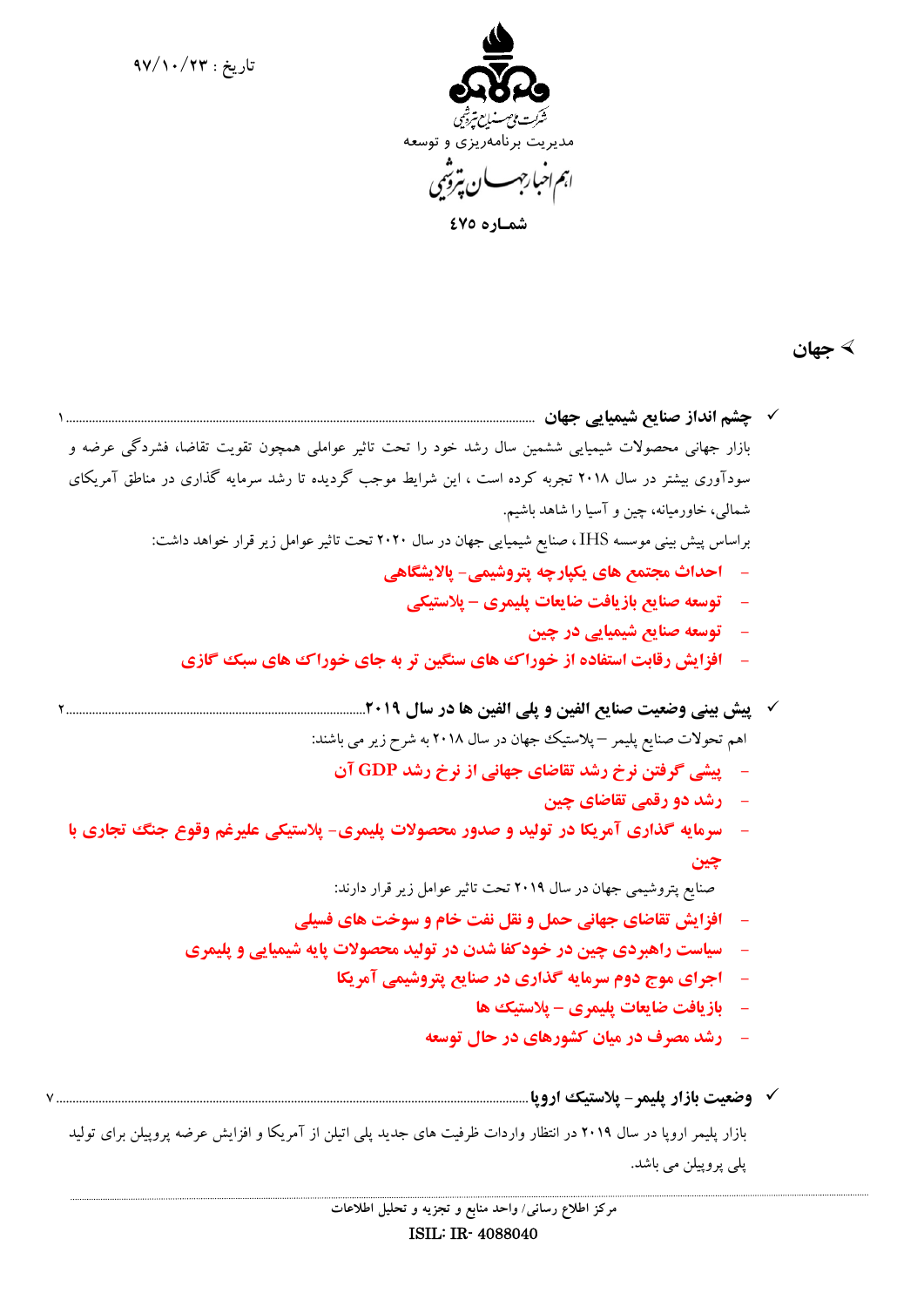- **بهره برداري از مجتمع پتروشيميايي شل در آمريكا** [................................................................................................................](#page-10-0) 9 شركت شل بهره برداري از چهارمين واحد آلفا الفين هاي خود را با ظرفيت سالانه 425 هزار تن در خليج آمريكا آغاز نموده و مجموع ظرفيت آلفا الفين خود در اين ناحيه را به 1/3 ميليون تن در سال رسانده است، از آلفاالفين ها در بسياري صنايع از قبيل شوينده ها، روغن هاي موتور و صنايع صابون سازي استفاده مي شود.
- **توسعه صنايع پترو شيميايي آمريكا در سال 2019** [10...................................................................................................................](#page-11-0) توسعه صنايع پتروشيميايي آمريكا در سال 2019 تحت تاثير عواملي همچون دستيابي به خوراك ارزان قيمت و حمايت هاي دولتي در بخش مالي- تجاري همچنان ادامه خواهد يافت ، براساس پيش بيني انجمن شيمي آمريكا (ACC (رشد توليد در سال 2019 به حدود 3/6 درصد خواهد رسيد كه از نرخ رشد 3/1 درصد سال 2018 بالاتراست.
- **احداث مجتمع آروماتيك ها در خليج آمريكا** [12........................................................................................................................](#page-13-0) شركت Motiva در صدد احداث يك مجتمع آروماتيك ها به همراه يك واحد كراكر در خليج آمريكا است ، واحد كراكر اتيلن با استفاده از مخلوط خوراك ها و با سرمايه 4/68 ميليارد دلار و واحد آروماتيك ها با سرمايه 2 ميليارد دلار احداث خواهند شد.

 **تهيه و ترجمه: احمد كشوري** 

 **فرحناز عرب حسني**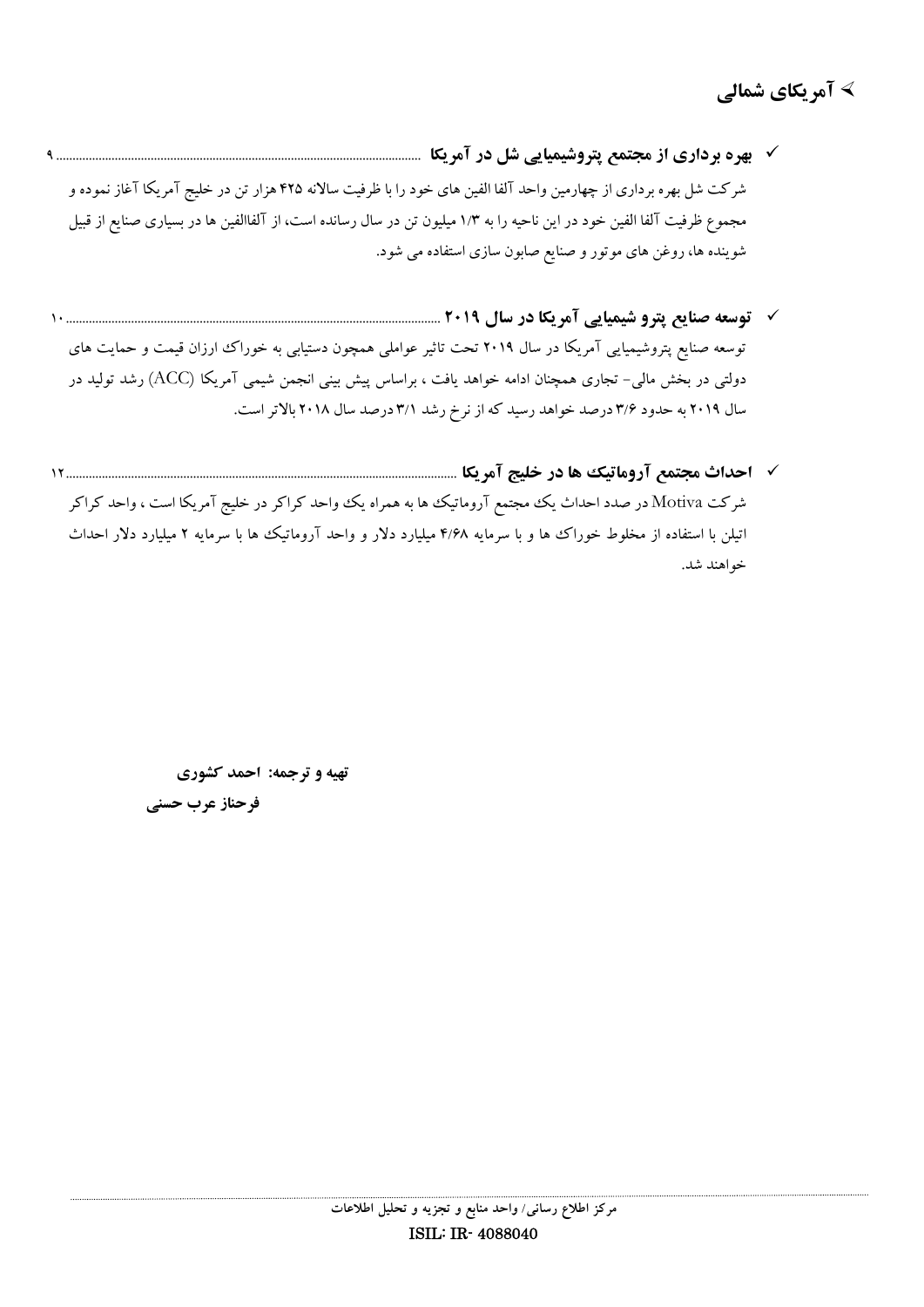## <span id="page-2-0"></span>**Global chemical industry outlook: Assessing today's strong markets and preparing for the 2020s**

### 03 August 2018 Mark Eramo

The year 2018 represents the sixth year of an extended upcycle in global chemical markets characterized by robust demand, tight supply, and strong profitability. This extended period of profitability has caused a surge in reinvestment planning activity in North America, the Middle East, China and other Asia locations. Even in Europe, thought to be disadvantagedcompaniesare pursuing investments in new capacity. The forecast for new petrochemical investments integrated with refining could result in capacity additions that overwhelm trend line demand growth in many markets. At the same time, many risks are developing that represent potential drags on global growth. Key issues include rising crude oil prices, domestic fiscal policy and currency fluctuations, geopolitical tensions, and a variety of trade disputes. Slowing economic growth in the early 2020s represents a threat to strong chemical market conditions. As the industry rides a wave of high profits, IHSM is tracking the emergence of several trends that will reshape refining and chemicals industries during the 2020s:

- **Mobility trends and refinery/petrochemical integration**: A forecasted decline in the rate of growth for transportation fuels is causing many refining companies to re-think their petrochemical strategy, seeking a higher conversion of crude oil into chemical products.
- **Plastics recycling and waste**: these are perhaps the most critical issues that will influence the industry during the 2020s. Globally, communities are exploring bans on single-use plastic applications, while the visual of plastics waste in the oceans is now an international media issue. A slowdown in demand growth for commodity plastics resulting from increased recycling and application bans, must now be considered in long-term forecasting.
- **Evolution of the Chinese chemical industry**: The solidification of China as a global force in chemicals continues, as many changes are occurring in China's domestic market. Key areas to watch include: economic transition, environmental protection, fuel standards, private ownership, self-sufficiency goals, conventional/non-conventional technology, capital cost advantage, an advancing specialty chemical sector, and international trade ambitions.
- **Heavy-versus-light feedstock competitive environment**: Crude-to-chemicals technology is emerging in all regions while investments in gas-based chemicals in North America continue. Regional competitiveness will be significantly influenced by the price of crude oil. Ethane is no longer a "trapped" feedstock in North America, as companies have invested in the infrastructure to bring this low-cost feedstock to the international market.

During the decade of the 2020s, investors in the chemical industry will seek to balance the "petrochemical trilemma,": economic benefits of investment in the chemical value-chain, a sustainable approach to the consumption of natural resources, and offering sound environmental stewardship that is responsive to societal demands for a healthy and clean environment. The images of smog-filled air and beaches filled with plastics trash are moving local communities and political leaders to take actions that are not always the best solution to the problems at hand.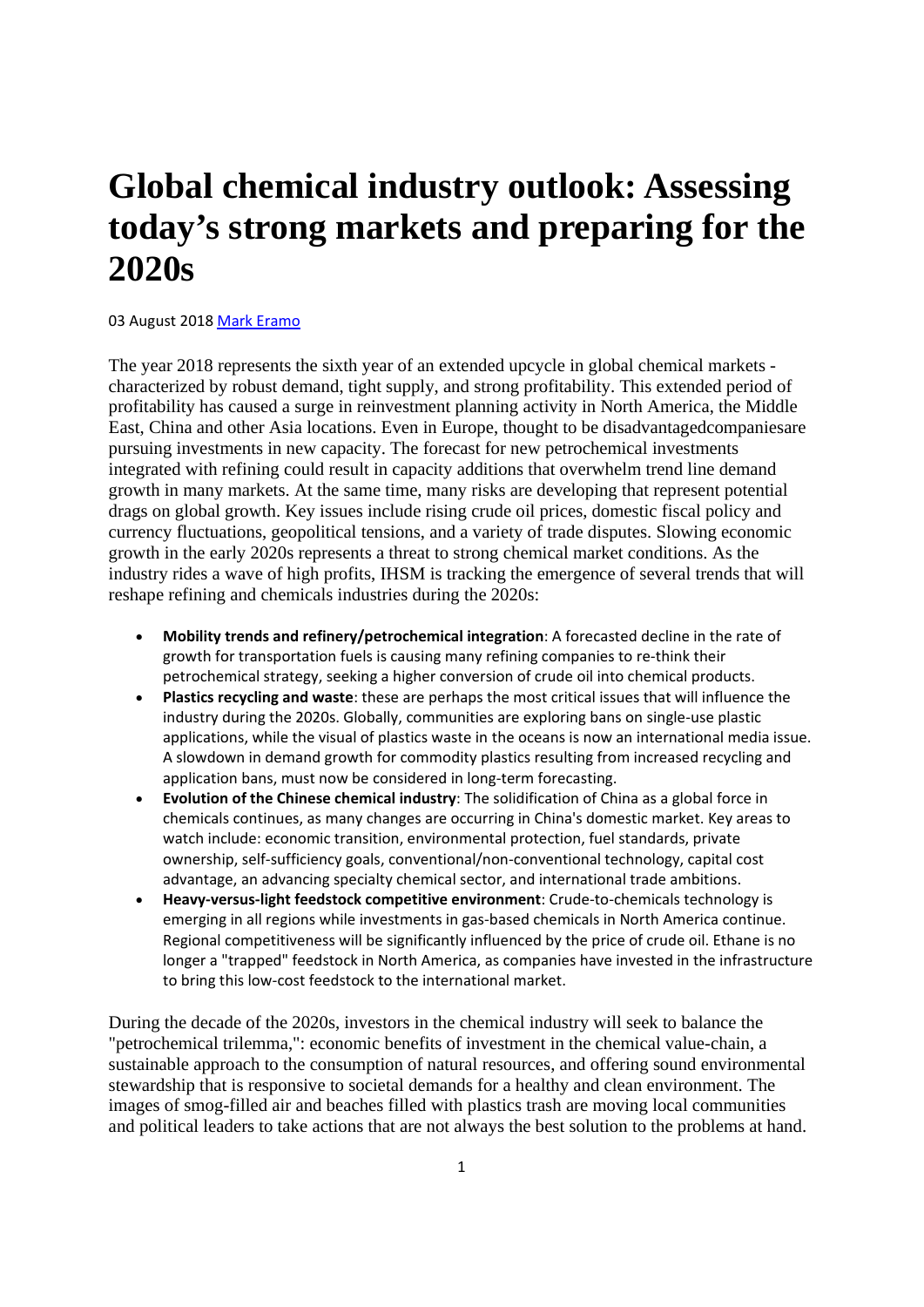<span id="page-3-0"></span>The chemical industry must continue to proactively engage on all fronts - seeking cooperative, fact-based solutions to these challenges and working side-by-side with local communities and government. IHS Markit can support your need to understand how your business can thrive in the 2020's. Reach out to the experts in this issue to start the conversation.

# **Where do polyolefins and olefins fit into 2019's petrochemicals story?**

### 1/7/2019

WoodMac: In the 1967 film 'The Graduate', a bold prediction was made: "There is a great future in plastics." Since then, global consumption of plastics and new applications have been the main demand driver of the petrochemical industry.

Even in 2018, plastics continued to take center stage for the world's petrochemical industry. Global demand growth rates exceeded global GDP growth, we saw double-digit demand growth rates in China despite a waste import ban, there was another year of peak profitability across most regional petrochemical-to-plastic value chains and consumers and governments declared war on single-use plastics. Additionally, despite engaging in a trade war with China, the U.S. began implementing a large wave of export-oriented petrochemicals and plastics investments.

The dynamic market events of 2018 will be further enhanced by these key themes concerning the petrochemical industry in 2019:

### **1. Peak crude oil transportation demand**

Transportation demand, via gasoline, diesel and other distillates, represents the majority of enduse applications for crude oil. As a result, most existing oil refineries are configured to maximize transportation fuels.

The majority of oil companies and analysts, including Wood Mackenzie, believe that transportation demand for crude oil will peak globally in the late-2020s due to improved internal combustion engine efficiency standards, increased use of electric vehicles, and consumer preferences. As a result, many oil production and refining companies are emphasizing chemicals - particularly olefins and aromatics - as a key target area for future crude oil long-term demand growth.

Dedicated crude-oil-to-chemicals technologies are being developed by Saudi Aramco, Sabic and ExxonMobil. Many traditional oil refineries will consider retrofitting to maximize production of chemical feedstocks rather than transportation fuels. Other major strategic moves will take the form of mergers, acquisitions, and joint ventures to more tightly connect companies that have crude oil/refined product supply with chemical markets and demand e.g. Saudi Aramco becoming one of the 5 largest chemical companies after acquiring Sabic.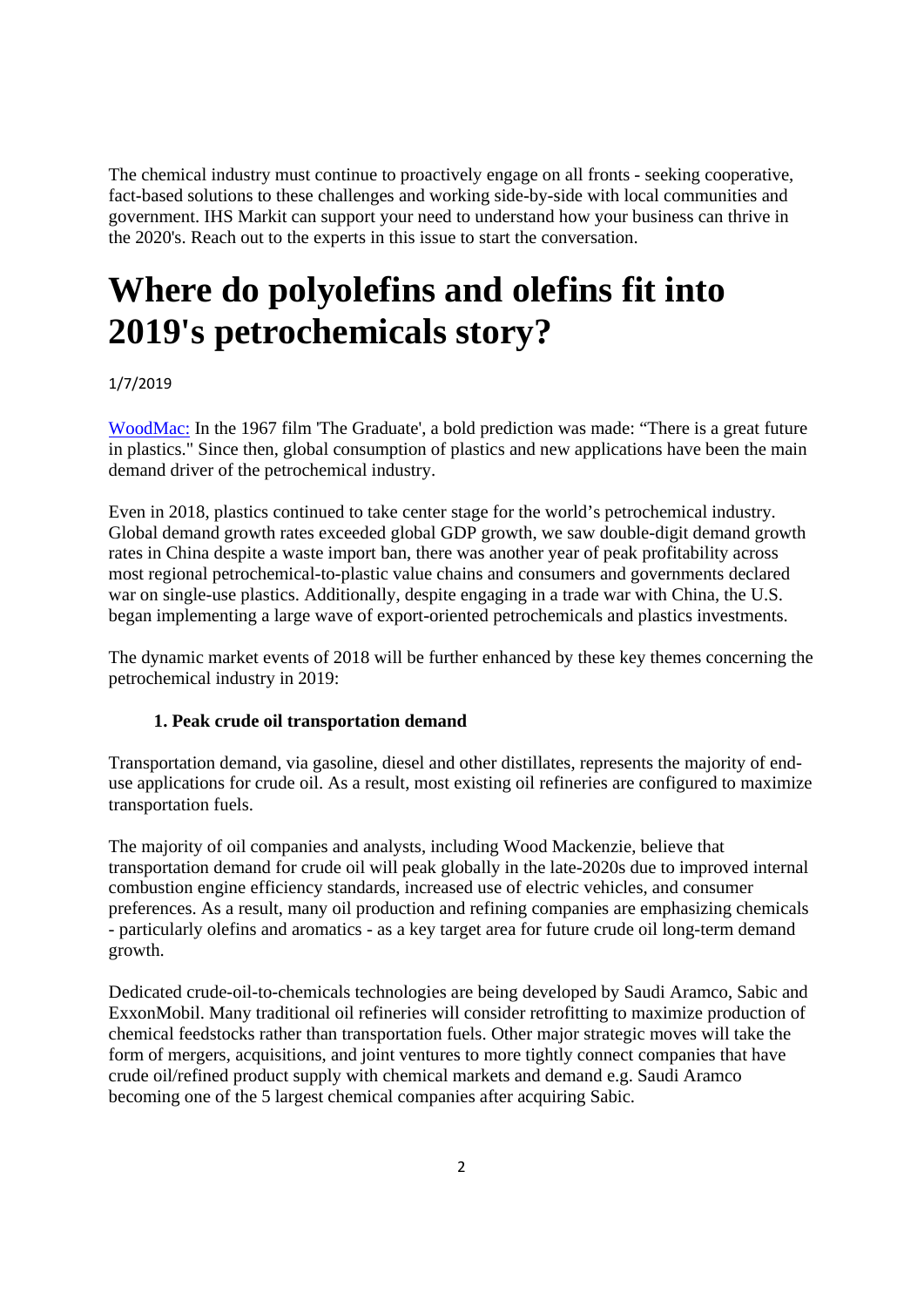These trends will force national oil companies (NOCs) and international oil companies (IOCs) to greatly increase participation in petrochemical markets.



**Above: Global crude oil demand growth**

#### **2. China's drive towards self-sufficiency for basic chemicals and polymers**

China has traditionally been the world's largest importer of most petrochemical and plastic raw materials, which has driven its rapid growth in finished goods manufacturing over the past fifteen years. China is massively investing in propylene and primary derivatives to become selfsufficient in this value chain, just like they have already done for polystyrene and PVC chains.

China is currently only around 55% self-sufficient in the ethylene value chain and continues to be the largest importing country in the world for ethylene, polyethylene, ethylene glycol, and other ethylene derivatives. However, China will begin to measurably increase its self-sufficiency in the ethylene value chain through more domestic capacity in this sector beyond the traditionally state-controlled companies of Sinopec, Petrochina, and CNOOC by encouraging further private Chinese and Western investments. The majority of new refinery/paraxylene projects will be implemented by private Chinese companies. These crude-to-chemicals projects often include ethylene complexes as well. Several Chinese steam crackers will also be built by private companies based on imported ethane and/or LPG.

Even with an ethylene self-sufficiency rising above 60%, China will still be extremely dependent on imports for this value chain. There will be a race to fulfill this need among new domestic Chinese capacity additions, other Asia capacity additions (e.g. Korea, Indonesia, Malaysia), Middle East capacity additions, Russia capacity additions, and North America capacity additions. Therefore, competition for importing ethylene and ethylene derivatives into China will likely become tougher.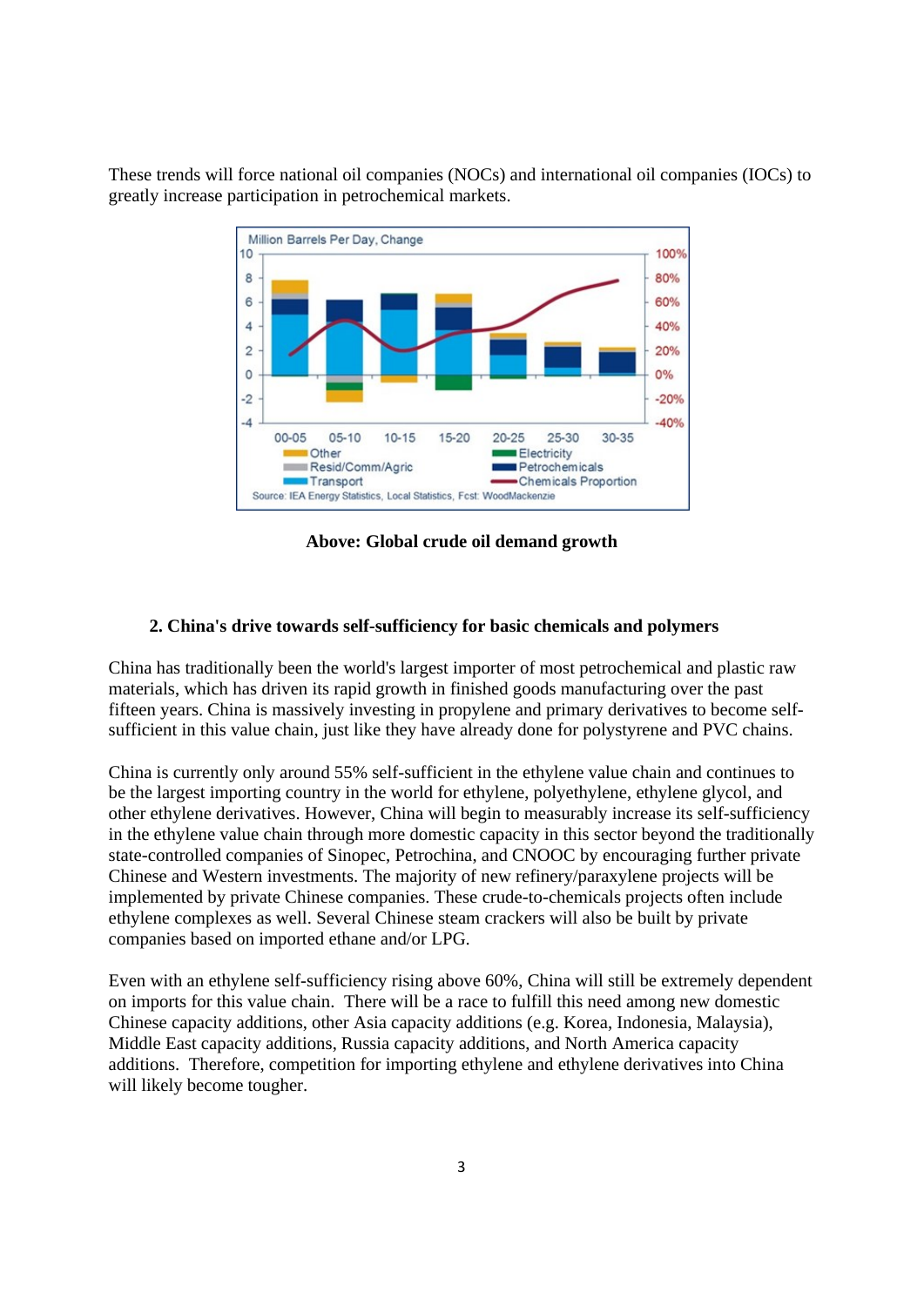

### **3. Second wave of investments in North America**

North America's shale gas developments have accelerated a huge wave of new ethane-based ethylene/PE/MEG export-oriented facilities starting up in the 2017-2019 period. A second wave will reach FID in 2019/2020, with commercial production expected in the first half of the 2020s.

However, North American ethane prices rose to unexpectedly high levels in 2018 due to inadequate infrastructure to bring ethane from shale gas fields to steam crackers, and a surge in demand from the first wave of new ethylene facilities. This recent spike in ethane prices will give pause to those considering a second wave of investments in North America. However, there is plenty of cost-advantaged ethane supply in North America to support a second wave of exportoriented ethylene and derivative facilities that will become available after further ethane midstream infrastructure investments are completed.

Significantly more NGL exports will also occur from the U.S., as evidenced by increased volumes of associated liquids anticipated from the Permian Basin and the construction of several new export terminals. Many of these new NGL exports will be targeted to feed China's propylene (new PDH units) and ethylene (new ethane and LPG crackers) assets. However, as long as the current trade war continues between the U.S. and China, many new China chemical project decisions and government approvals based on imported ethane and propane will be delayed.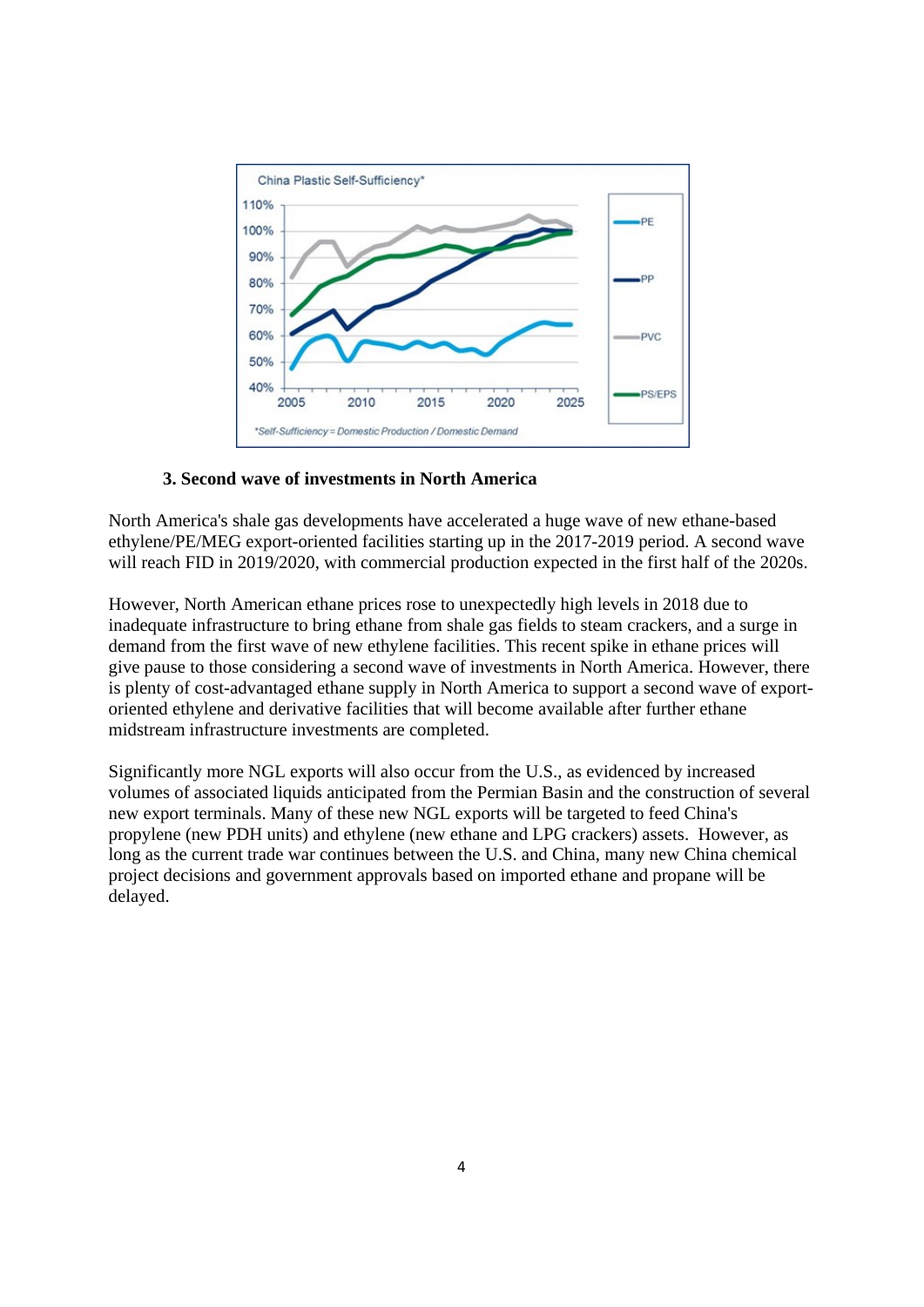

**Above: North America ethylene production capacity**

## **4. Recycling of plastics**

Improper waste disposal of plastic goods in the world's oceans has resulted in a backlash against single-use plastics from consumers, governments, and brand owners.

This backlash has taken the form of bans or levies on certain plastic products (e.g. straws and bags), initiatives to recycle more plastics (e.g. investments in recycling infrastructure system and development of chemical recycling technologies), and improvements to waste management systems, particularly in developing countries that often dispose of most waste including plastics directly into waterways.

These initiatives are being, and will continue to be, implemented by changes to consumer behavior, government legislation, industry trade association responses, and major brand owner requirements for the sustainability of their products and packaging.

Olefins and polyolefins represent the greatest share of existing plastic packaging. Plastic companies will, therefore, strive to make their products more recyclable, look for ways to incorporate recycled materials into their business and/or production processes, and to ultimately prepare for longer-term demand destruction of particular plastic single-use segments.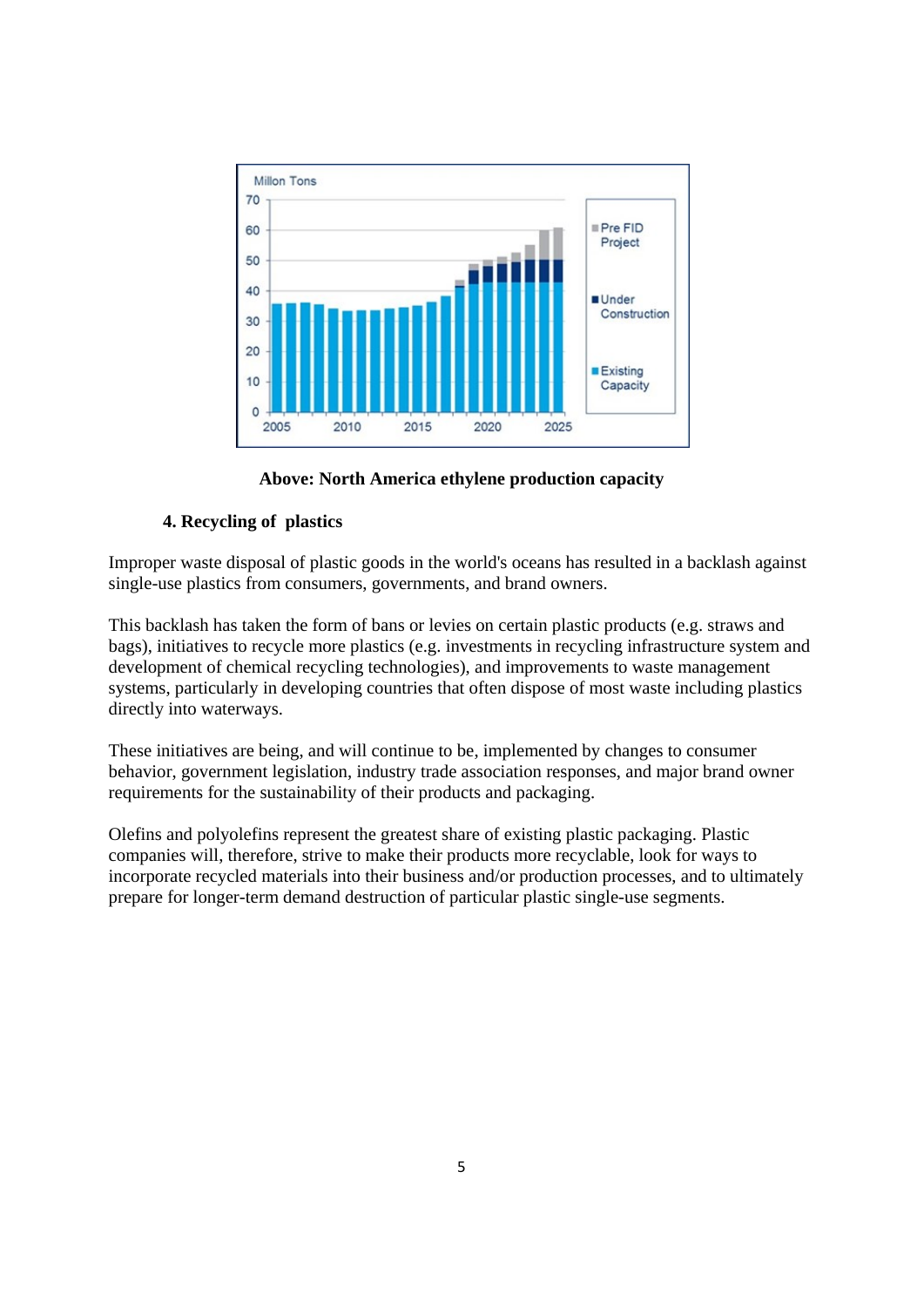

**Above: Global plastic packaging market**

### **5. Consumption growth in the developing world**

Like most raw materials, petrochemical demand growth is fastest within developing economies. Economies with rapidly developing finished product manufacturing industries and a rapidly growing middle classes seeking higher standards of living are leading demand growth for petrochemicals.

China is evolving from a manufacturing and export economy to an economy with a rapidly growing middle class. As such, we expect China's demand growth for petrochemicals and plastics to maintain a similar pace - as has been witnessed for the past decade. There are still rapidly growing manufacturing industries and/or middle classes in India, Southeast Asia (Vietnam, Indonesia, etc.) and Africa, which will also see rapid demand growth for petrochemicals for the next 20+ years.

Plastics are also assisting with the global energy transition towards cleaner and renewable fuels. Some examples include plastic piping used to transport natural gas within electric power plants, plastic piping used to recycle water from shale gas wells, plastic structures used in solar panels and wind turbines, and plastic components used in electric vehicles.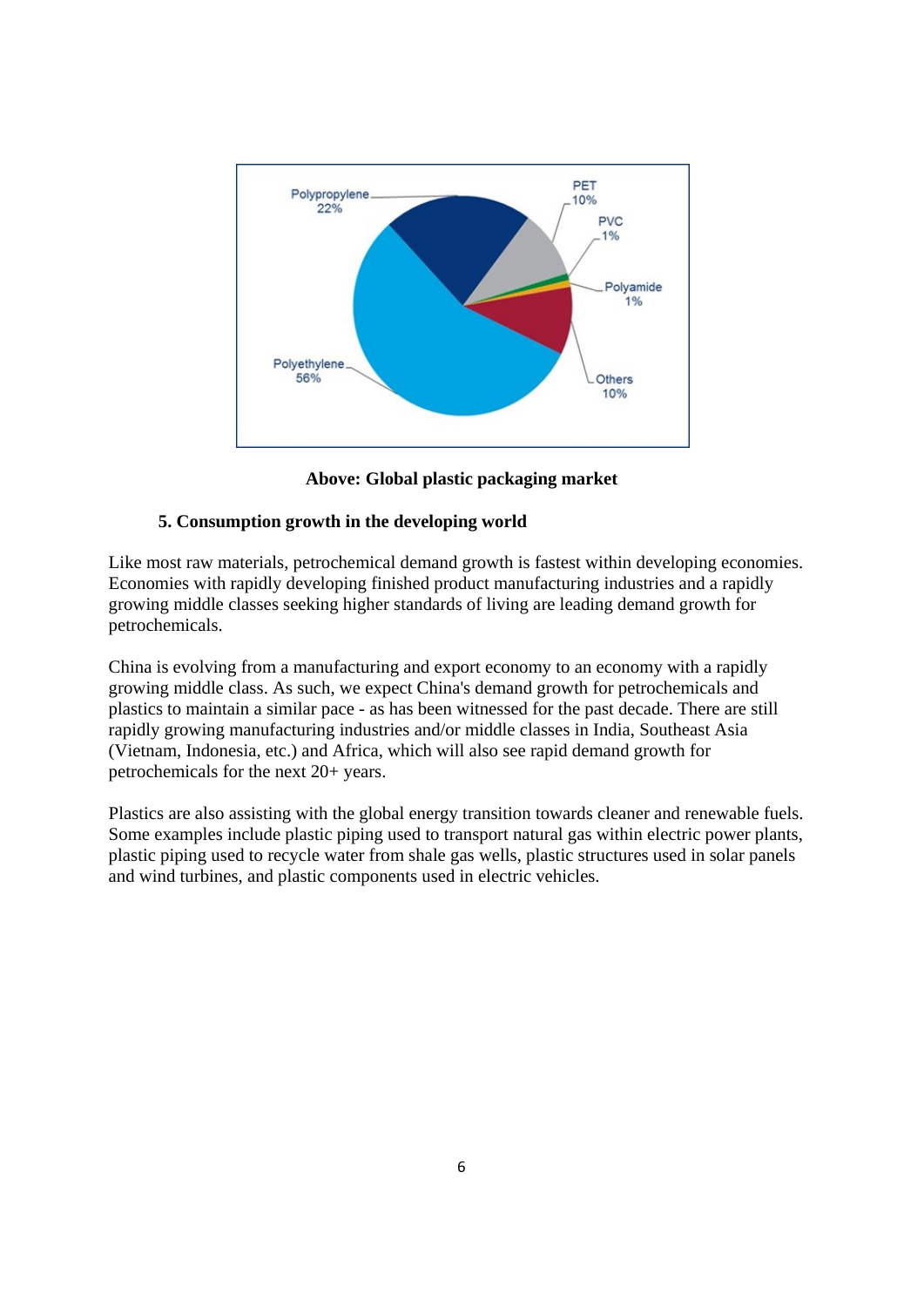<span id="page-8-0"></span>

**Above: Personal consumption of plastics**

# **PE market to reckon with new capacities, PP tempered by propylene supply**

27 December 2018 12:00

LONDON (ICIS)--European polymers markets are set to diverge further in 2019 as polyethylene (PE) continues reckoning with the global new capacities while polypropylene (PP) remains tempered by upstream propylene supply.

PE imports into Europe from new capacity in the US are expected to have more of an impact in 2019, although by the end of 2018 already large volumes for particular grades were already heading eastwards.

The picture for PP in 2019, on the other hand, will be marked by the planned cracker maintenance programme that may leave monomer very snug.

The long-awaited PE imports from the US have finally started arriving, with large volumes of C4 (butene based) and low linear density polyethylene (LLDPE) have already been shipped to Europe, with prices for those grades plummeting.

European PE net prices were low in global terms, with many spot net prices below the headline contract price, a phenomenon that has been in place for some weeks.

While the flow of imports from new US capacities was slow for most of 2018, it accelerated towards year-end and volumes have already been booked for January.

With December prices falling on the back of lower naphtha prices, January arrivals could be too high to work.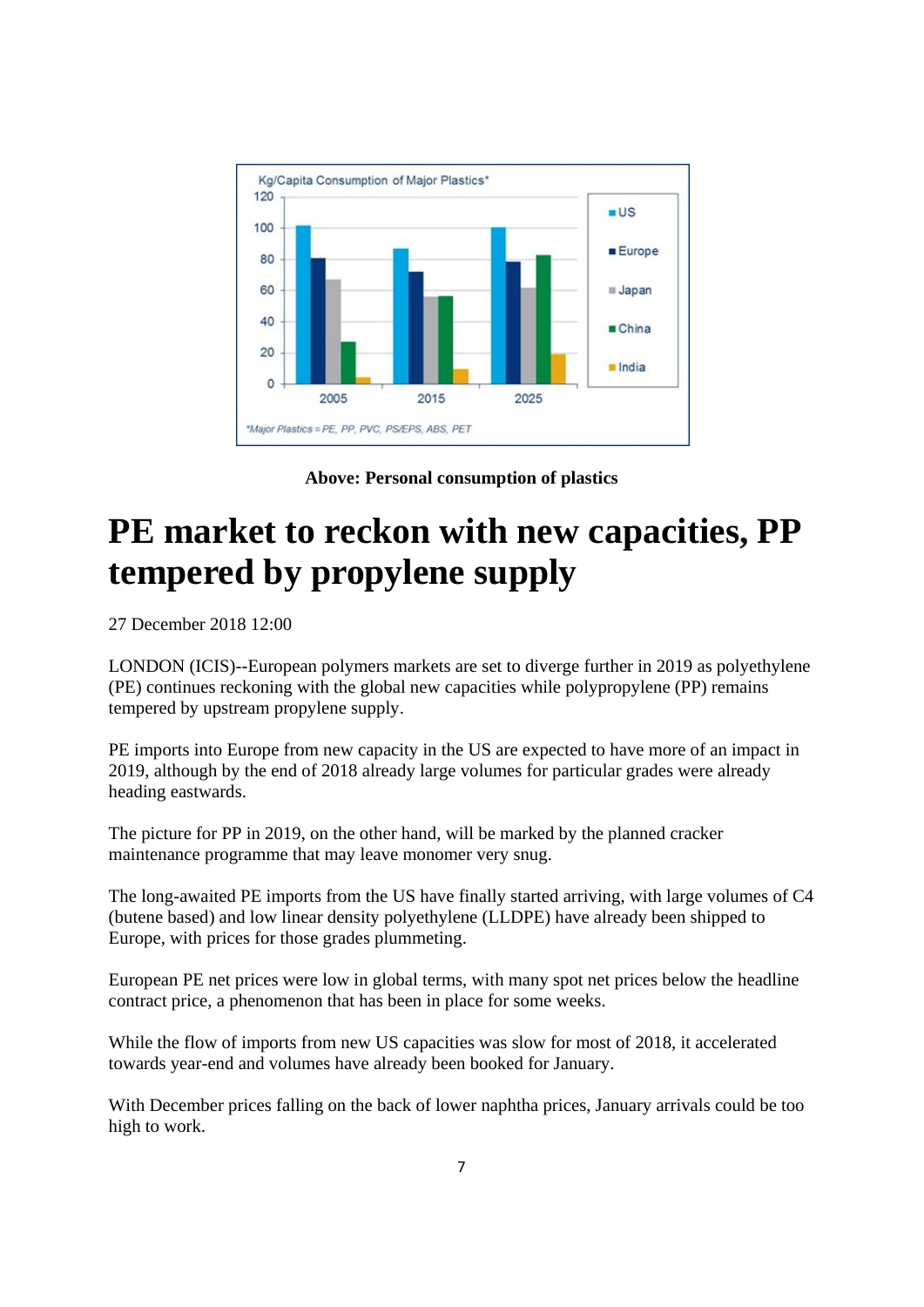PP prices have also fallen, but erosion has been milder, and imports were not such a feature in this market.

The PE market is not as weak as it might have been, however, as low water levels on the Rhine have affected output at some sites.

One LLDPE plant in Germany has also been offline for some time, but in spite of this there have not been supply shortages and buyers are relaxed.

In 2019, a series of planned cracker outages is expected to offset an increased volume of imports to an extent, as PE output will inevitably be down alongside the cracker outages for some of the time at least.

PP will also be down during this time, but in this market the fear of crackers being slow to come back on line is stronger.

If all goes according to plan, there should be no problem with ethylene supply, or even propylene, but any delay in one of the big crackers in particular could lead to supply issues on monomer, and hence polymer.

Some PP producers have made significant efforts to ensure they have secured enough propylene for 2019, but that it has been an expensive exercise.

PE will be a different story.

Ethylene output will be lower in 2019, but with availability of imports from new capacity there should be no shortage of product, and several buyers have been talking to new sellers to arrange contracted imported volumes for 2019.

Between the third quarter of 2017 and the end of 2019, US PE capacity will have increased by 6.5% in tonnes/year, which represents an increase of 39% of capacity.

Moreover, by the end of 2022 this will amount to an increase of 12.1m tonnes of PE, according to ICIS data, meaning an increase of 74% in US capacity over the whole period.

In the short term, some PE players in Europe expect prices to rise, however, arguing that net prices are lower than the ethylene contract and polymer margins are thin, with most of the margin in the cracker.

The success of any move to increase prices would depend on the level of demand in the market.

Europe is a net importer of several PE grades, and imports are key to sustain the market.

Fears of an economic slowdown in Europe, and a trend toward using recycled material and less plastic, could also begin to affect consumption of virgin plastics.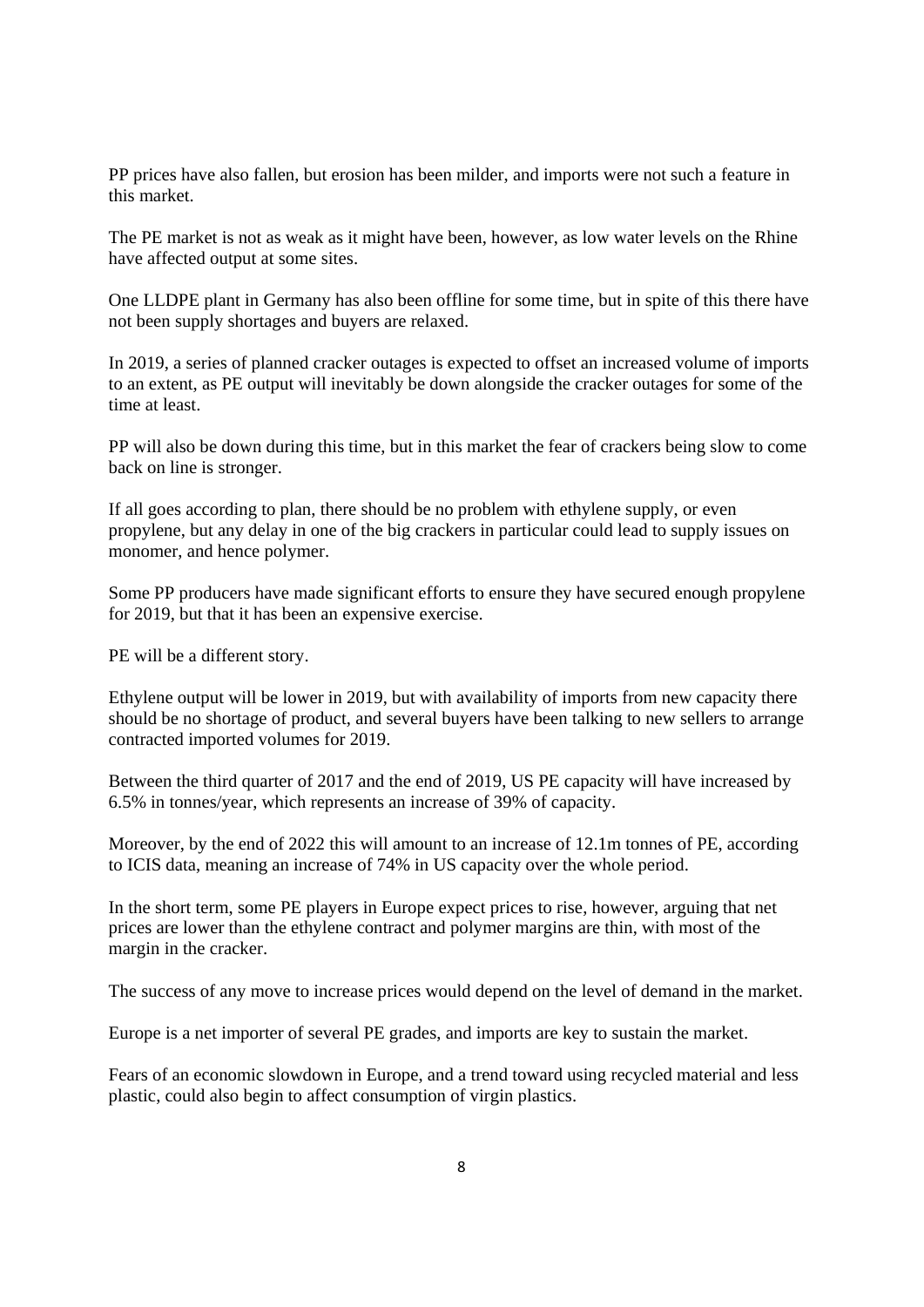<span id="page-10-0"></span>An added complication comes from the trade war between China and the US, which is expected to cause changes in trade flows, although these would still take time to take effect.



PE and PP is used in packaging and the manufacture of household goods. PP is also used in the automotive industry, and PP in automotive.

## **Shell starts production at new petrochemicals unit in US Gulf Coast**

1/7/2019

Houston – Shell Chemical LP (Shell) announced the start of production of the fourth alpha olefins (AO) unit at its Geismar, Louisiana, USA chemical manufacturing site. The 425,000 tonne-per-year capacity expansion brings total AO production at Geismar to more than 1.3 million tonnes per annum. Start-up operations began in December 2018.

Alpha olefins are key ingredients in many finished products that people use and enjoy every day, including laundry detergents, motor oils, and hand soaps.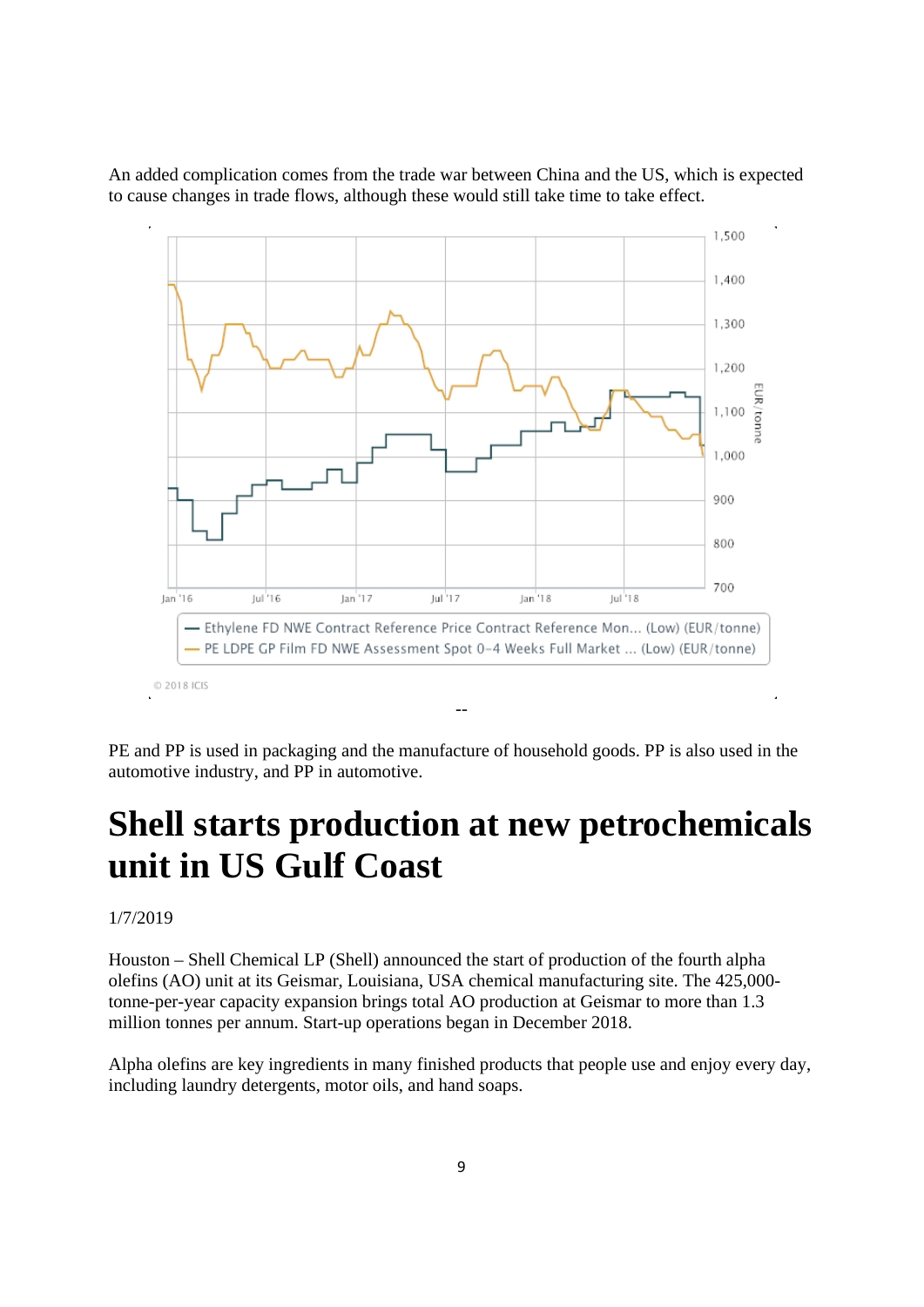<span id="page-11-0"></span>"Our team delivered this world-class expansion project safely, on time and within budget," said Graham van't Hoff, Executive Vice President for Shell's global chemicals business. "This is a key growth project for Shell's global chemicals business. Geismar will continue to play a leading role in providing the materials for products that an increasing number of people need and enjoy."

The new unit strengthens Shell's leading position in the US Gulf Coast and illustrates the strategic value of its integrated downstream business. The Geismar site is supported with advantaged ethylene feedstock from Shell's nearby Norco, Louisiana and Deer Park, Texas manufacturing sites, enabling the site to respond to market conditions.

The expansion project contains around 3,570 tonnes of steel, 18,290 meters of concrete and 85 linear kilometers of pipe. Several new pieces of infrastructure were built as part of the expansion, including a new water cooling tower, a significant expansion of the site's rail loading capabilities, and the repurposing of a previously idled tank farm.

# **US chem industry to grow despite global economic uncertainty**

28 December 2018 19:00

HOUSTON (ICIS)--The US petrochemical industry in 2019 is primed to continue the growth thanks to feedstock advantage trumping increased economic uncertainty various trade and fiscal policies.

### **Feedstock advantage**

The American Chemistry Council (ACC) expects chemical output to grow by 3.6% in 2019, compared to 3.1% in 2018.

Competitive advantage from shale gas is the main factor keeping the US petrochemical outlook positive, the ACC said.

Although US chemical manufacturers experienced higher oil and gas prices at the end of 2018, the ACC noted they continue to enjoy cheaper and more abundant feedstocks and energy compared to foreign competitors.

The Energy Information Administration (EIA) said it expects strong growth in US natural gas production in 2019 to pressure prices lower.

Liquid natural gas (LNG) export capacity is expected to more than double in 2019, the EIA said, from 3.6bn cubic feet per day (bcf/d) in 2018 to 8.9 (bcf/d) at the end of 2019.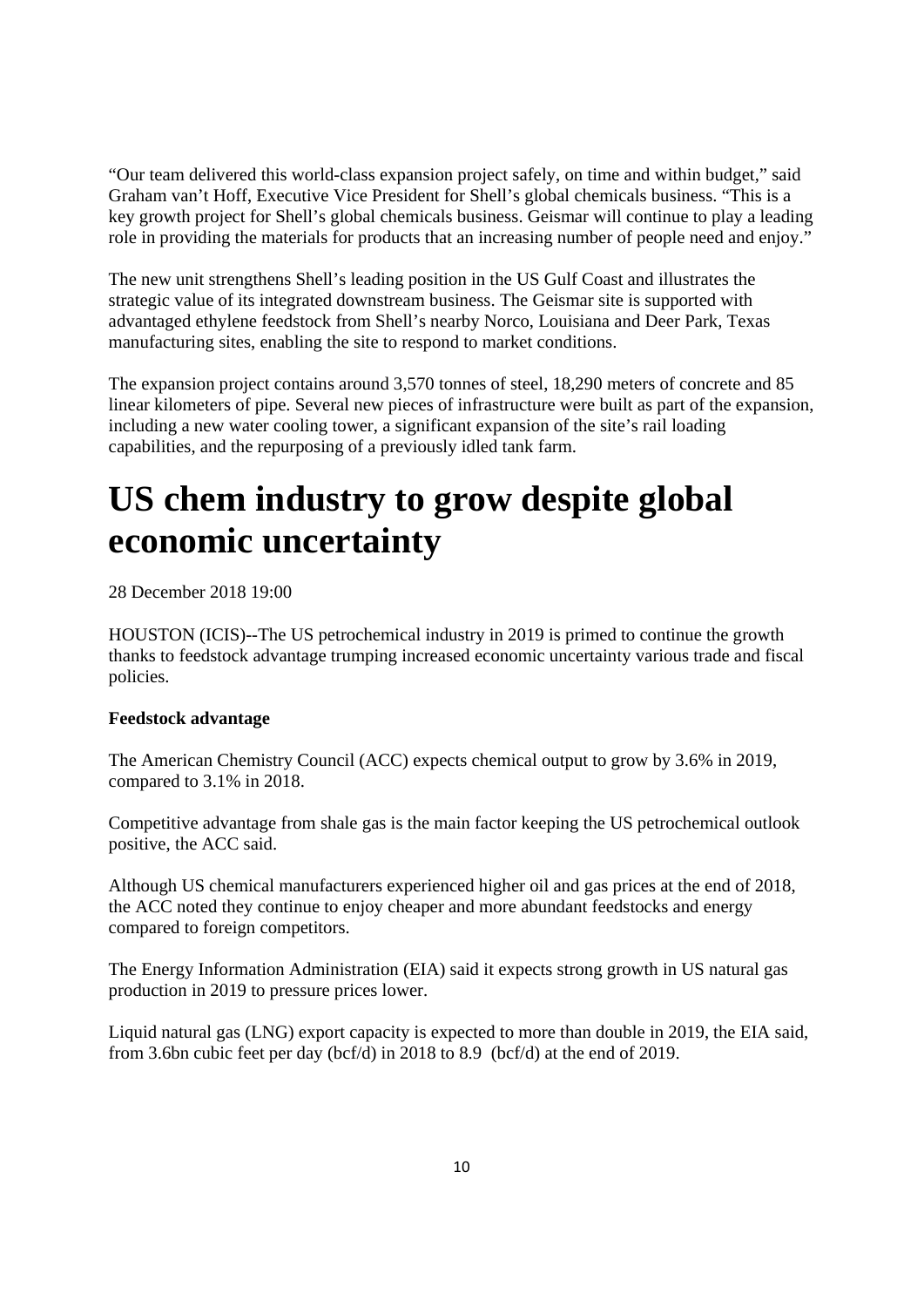

Despite this forecast, market participants could turn cautious following the last quarter of 2018.

"I think so much has changed in the last three or four months, the steadily rising cost of the feedstock for the chemical guys, and the volatile price of oil has brought a little more caution into the game," Deloitte vice chairman Duane Dickson said. "For the chemical industry it's brought a more cost reduction mindset."

### **End-use markets**

As noted by the ACC, US economic growth in 2018 remained dynamic across a wide spectrum of industries, and chemicals output improved as a result.

The ACC forecasted that improvement in major end-use markets such as housing (representing \$15,000 in chemical product per housing start) will also encourage gains in US chemical production for 2019.

|                       | 2018  | 2019  |
|-----------------------|-------|-------|
| <b>Housing starts</b> | 1.27m | 1.34m |

*Source: ACC*

The auto industry, which represents an average \$3,250 worth of chemical products per light vehicle, has a less positive outlook than other sectors.

New US light vehicle sales are expected to average 16.8m in 2019 as opposed to 2018's estimated 17.5m in sales, as forecast by the National Automobile Dealers Association (NADA).

### **Foreign markets**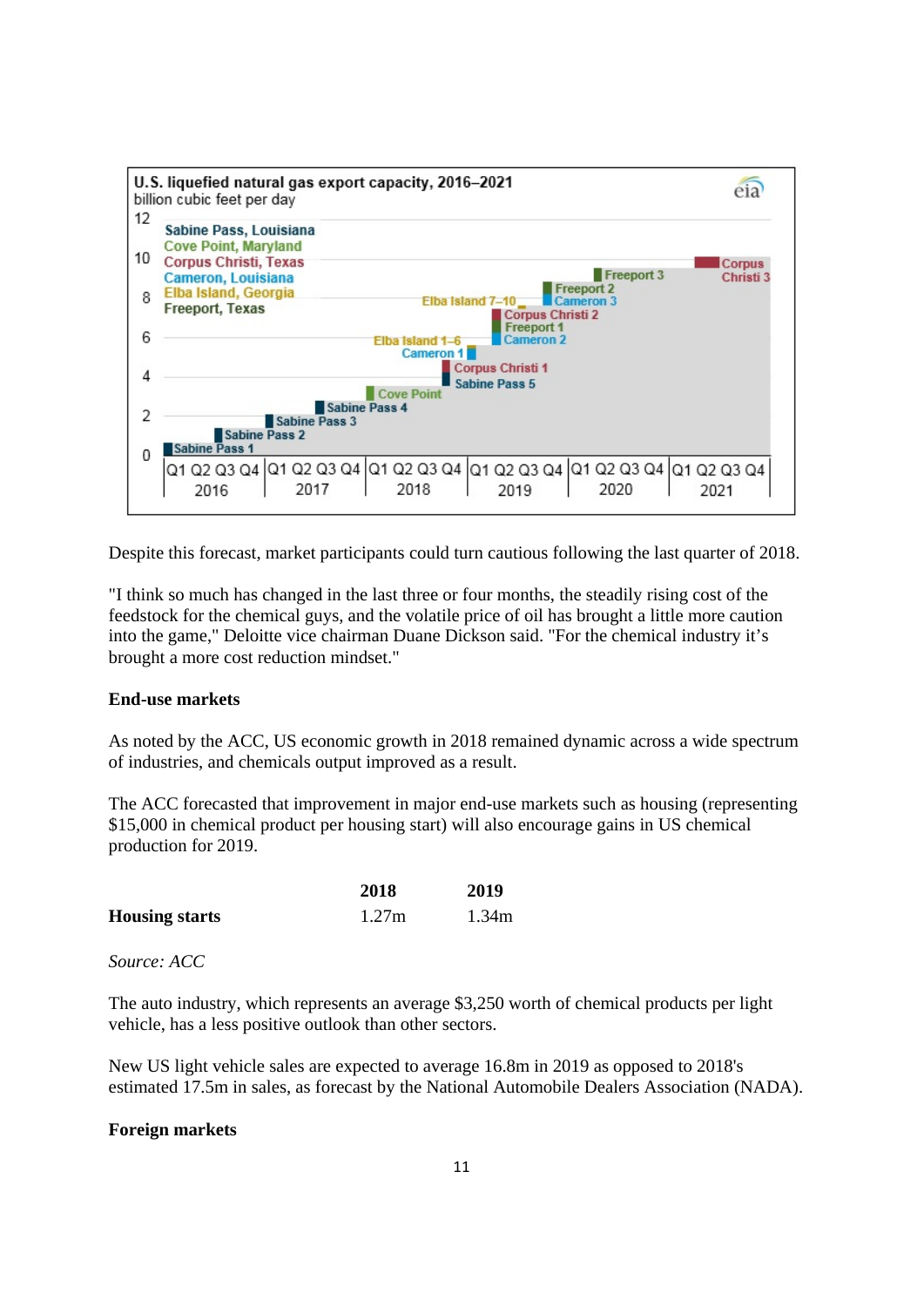<span id="page-13-0"></span>The ACC warned that slowdown in foreign markets presents one of the major risks to US economic activity in 2019, as well as restricted access to those markets.

Despite recent progress, rising trade tensions also risk economic disruption, which will in turn negatively effect the chemical industry.

### **Investment enigma**

The US chemical industry's success in 2019 hinges on abundant and affordable energy/feedstocks, a strong US manufacturing base, a beneficial regulatory environment and access to global markets, as noted by the ACC.

Even if all those factors remain ideal, it's likely chemical companies will favour methodical approaches towards investment decisions for 2019.

|                            | 2018 | 2019 |
|----------------------------|------|------|
| <b>Business investment</b> | 6.8% | 4.7% |

*Source: ACC*

Regarding mergers and acquisitions (M&A), the focus on lower costs will translate into and buying companies at affordable values as opposed to reducing M&A activity overall.

Dickson said companies will likely continue to search for cost savings as they consolidate their businesses.

"I think they're really going to look at tightening their belts," Dickson said ."For investments that we saw in digital technology or sustainability, they'll probably do it, but not as aggressively as if the earnings picture was as it was during the first half of this year [2018]."

## **Motiva seeks incentives for cracker, benzene/PX plant on US Gulf**

20 December 2018 18:19

HOUSTON (ICIS)--Motiva Enterprise may build a new cracker and aromatics project at its refinery complex on the US Gulf Coast, according to documents it filed with the Texas state government.

Both projects would be world scale, and Motiva would build them at its complex in Port Arthur, Texas, Motiva said in a Chapter 313 application it filed with the Texas Comptroller of Public Accounts.

Such applications provide companies with tax incentives if they are approved by the state.